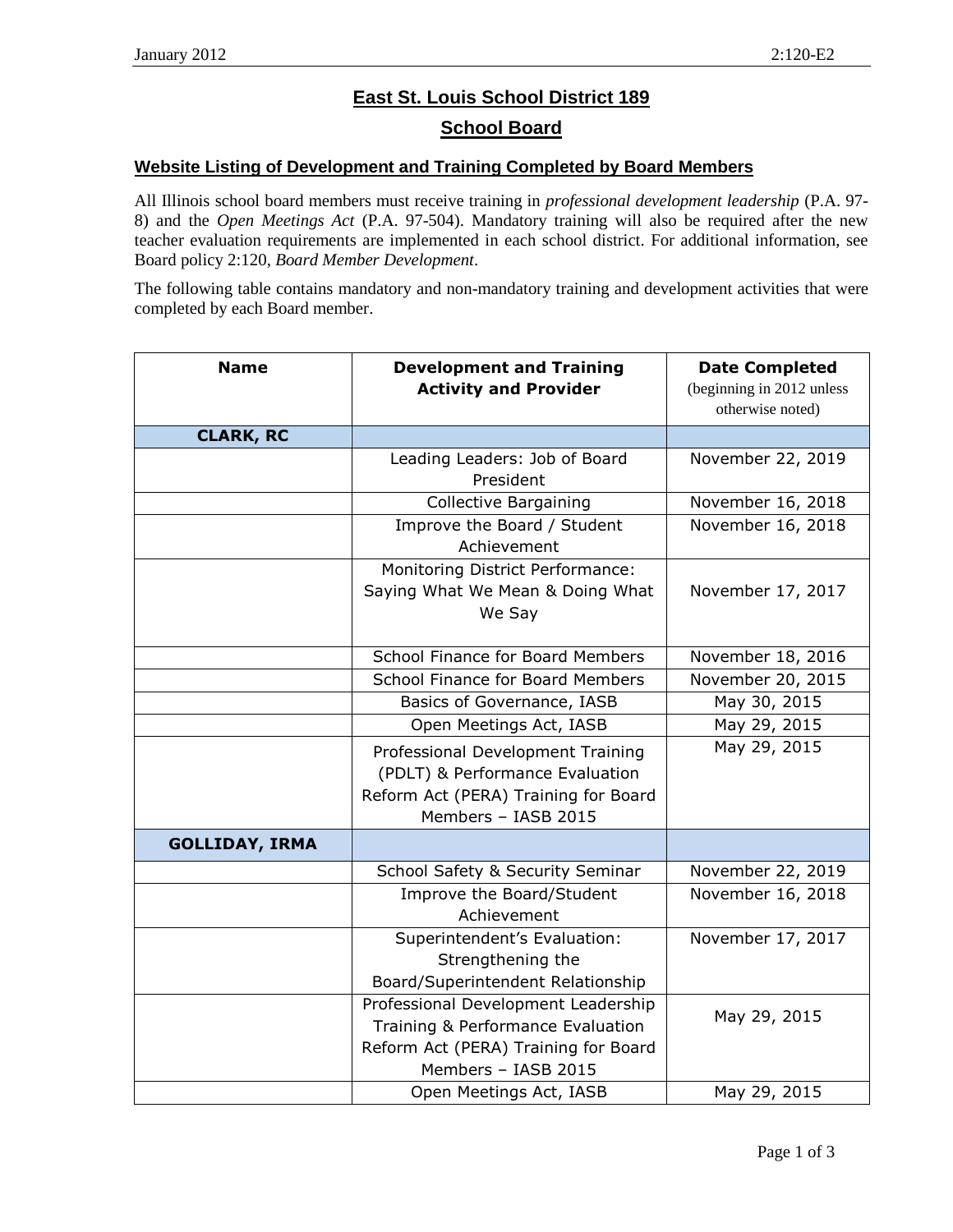|                          | Professional Development Leadership                                                                                                                             | May 7, 2013       |
|--------------------------|-----------------------------------------------------------------------------------------------------------------------------------------------------------------|-------------------|
|                          | Training for Board Members, IASB<br>Open Meetings Act - IASB Division                                                                                           |                   |
|                          | Meeting                                                                                                                                                         | March 6, 2012     |
|                          | Open Meetings Act Training, IASB                                                                                                                                | February 29, 2012 |
|                          | Board Secretary Workshop                                                                                                                                        | October 6, 2006   |
|                          | Workshop for New Board Members:                                                                                                                                 | November 19, 1999 |
|                          | School District Governance -                                                                                                                                    |                   |
|                          | Principles, Policies & Practices                                                                                                                                |                   |
| <b>GREENWOOD, LONZO</b>  |                                                                                                                                                                 |                   |
|                          | LeaderShop Workshop: Community<br>Engagement                                                                                                                    | November 18, 2016 |
|                          | LeaderShop Academy: The Trust<br>Edge                                                                                                                           | November 21, 2014 |
|                          | Leading Leaders Workshop                                                                                                                                        | November 22, 2013 |
|                          | Professional Development Leadership<br>Training & Performance Evaluation<br>Reform Act (PERA) Training for Board<br>Members - IASB 2013                         | June 7, 2013      |
|                          | Open Meetings Act Training, IASB                                                                                                                                | December 27, 2012 |
|                          | Intro Collective Bargaining                                                                                                                                     | November 18, 2011 |
|                          | <b>Board Presidents</b>                                                                                                                                         | November 19, 1999 |
|                          | <b>Collective Bargaining</b>                                                                                                                                    | November 20, 1998 |
| <b>JONES-CARR, BETTY</b> |                                                                                                                                                                 |                   |
|                          | Balancing Effective Governance &<br>Transparency                                                                                                                | November 22, 2019 |
|                          | Open Meetings Act Training, IASB                                                                                                                                | June 14, 2019     |
|                          | Professional Development Leadership<br>Training & Performance Evaluation<br>Reform Act (PERA) Training for<br>School Board Members - IASB 2019                  | June 14, 2019     |
|                          | Basics of Governance, IASB                                                                                                                                      | June 15, 2019     |
| LOCKETT, TIMOTHY         |                                                                                                                                                                 |                   |
|                          | Social & Emotional Support                                                                                                                                      | November 20, 2021 |
|                          | <b>Effective Financial Transparency</b>                                                                                                                         | November 19, 2021 |
|                          | Keeping Up with Policies &<br>Procedures                                                                                                                        | November 19, 2021 |
|                          | Open Meetings Act Training, IASB                                                                                                                                | May 26, 2021      |
|                          | Professional Development Leadership<br>Training (PDLT) & Performance<br>Evaluation Reform Act (PERA)<br>Training for School Board Members -<br><b>IASB 2021</b> | May 26, 2021      |
|                          | Basics of Governance, IASB                                                                                                                                      | May 26, 2021      |